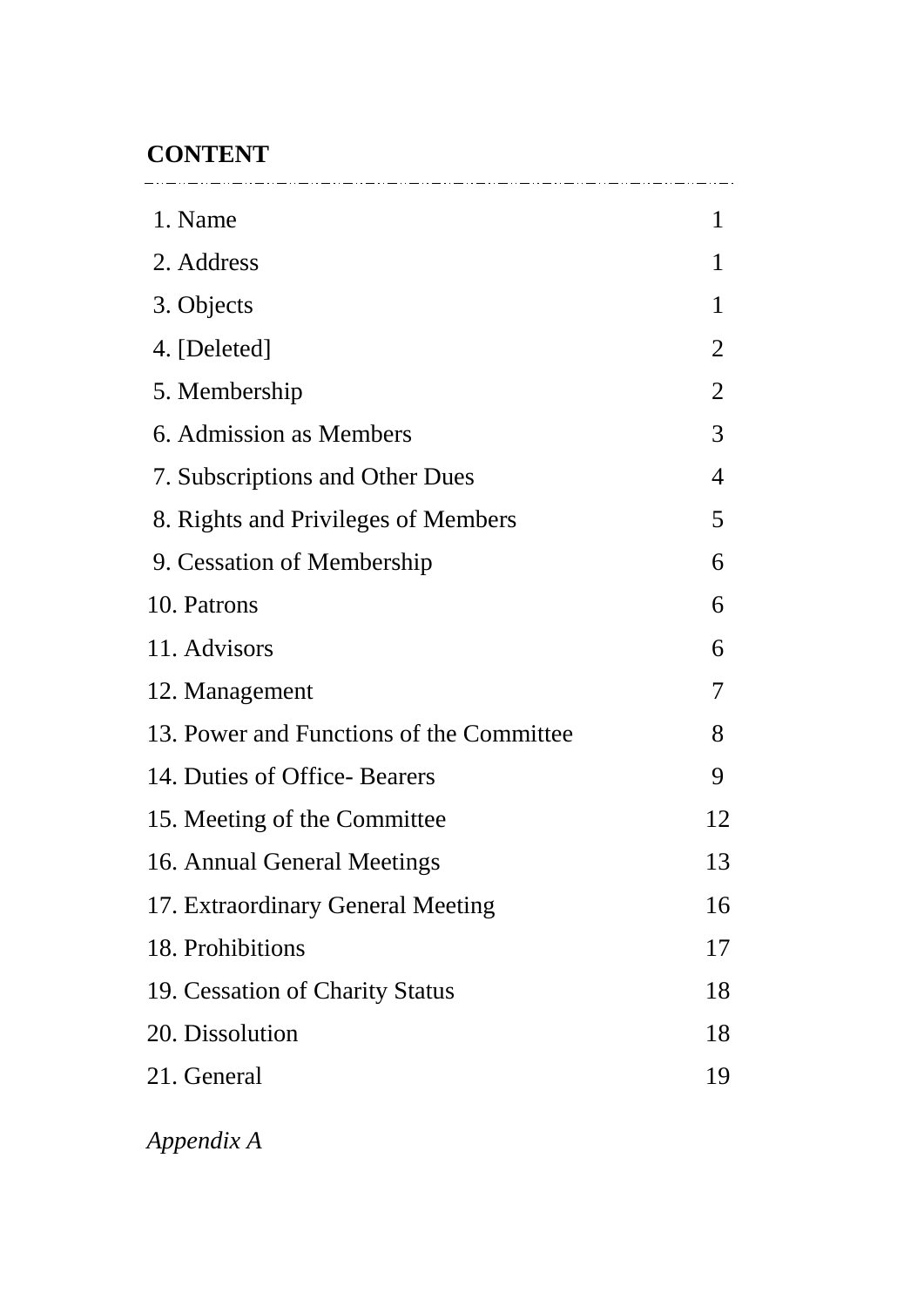### **1. NAME**

The Association shall be known as the HANDICAPS WELFARE ASSOCIATION (hereinafter referred to as the Association).

### **2. ADDRESS**

The address and place of business of the Association shall be located at 16 Whampoa Drive, Singapore 327725 or at any other places as may be decided by the Association, subject to the approval of the Registrar of Societies.

### **3. OBJECTS**

The objects of the Association are to encourage and foster the ideal of self-help and mutual assistance among people with physical disabilities and in particular:

- i. To provide an organisation to foster friendship, understanding and mutual assistance among people with physical disabilities.
- ii. To promote the welfare, education, training, rehabilitation and the general interests of its members, thereby integrating them into mainstream society.
- iii. To seek employment, scholarships, awards, grants, exchange programmes and similar benefits for Life/Ordinary Members.
- iv. To procure special benefits and concessions for people with physical disabilities to better their conditions.
- v. To raise funds from the general public and to accept gifts or bequests from any person, body or organisation for the benefit of Life/Ordinary Members and in furtherance of the objects of the Association.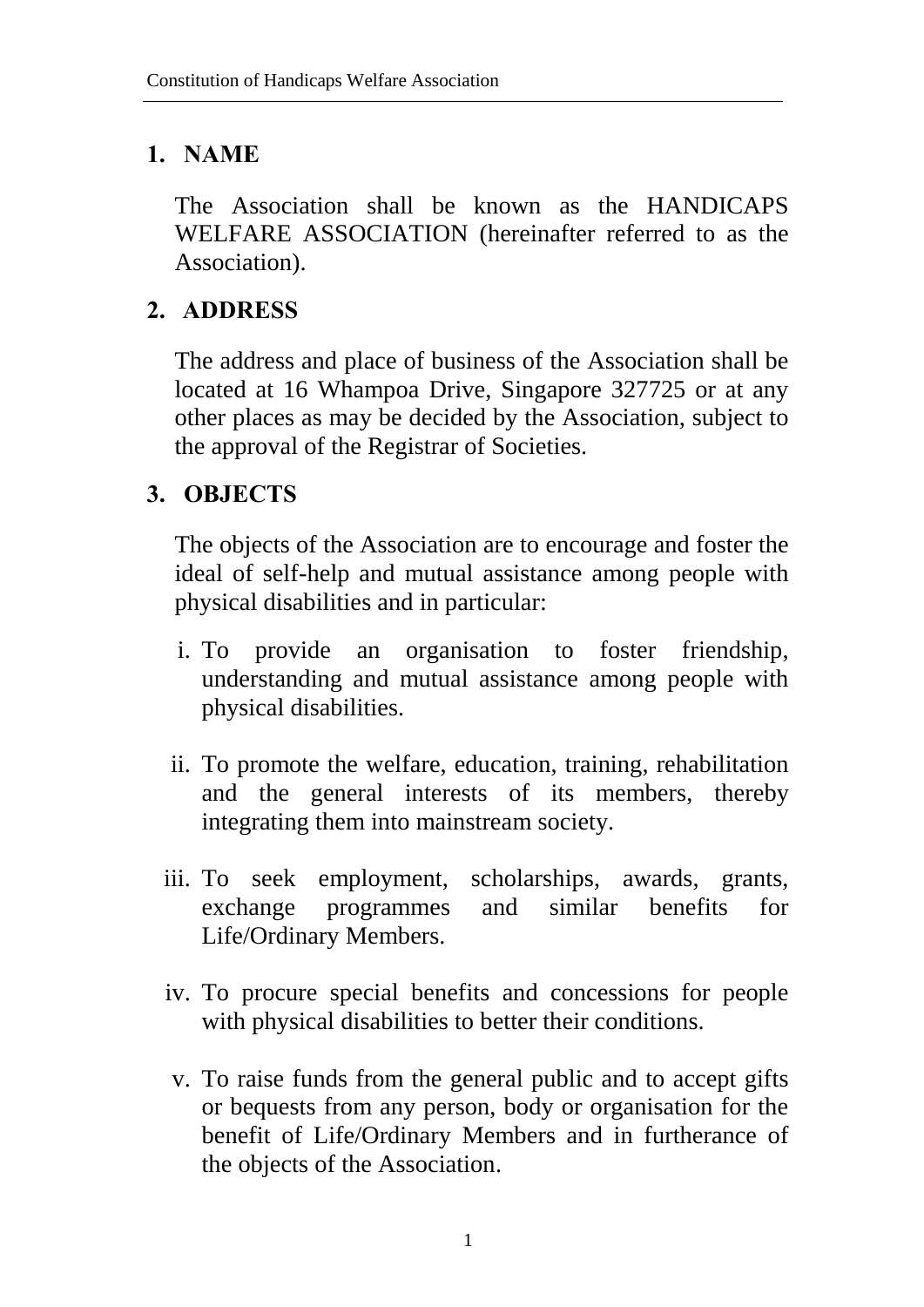vi. To create among the community and government an awareness of the special needs of people with physical disabilities and solicit their co-operation and assistance for people with physical disabilities.

## **4. [DELETED]**

### **5. MEMBERSHIP**

There shall be the following categories of membership:

### **i. Ordinary Membership**

Ordinary Membership shall be open to all persons with physical disabilities and who are Singapore citizens and 16 to 60 years old at the time of application.

### **ii. Life Membership**

Conversion to Life Membership shall be open to all Ordinary Members with at least 5 continuous years of membership. Conversion is based on application and is subject to approval by the Executive Committee and upon payment of \$100/- (one-time payment only) as membership fee.

### **iii. Associate Membership**

Associate Membership shall be open to all other persons with physical disabilities who are 16 to 60 years old at the time of application and who are not Singapore citizens.

### **iv. Honorary Membership**

Honorary Membership shall be open to all persons who have rendered special services to the Association and shall be admitted at an Annual General Meeting on the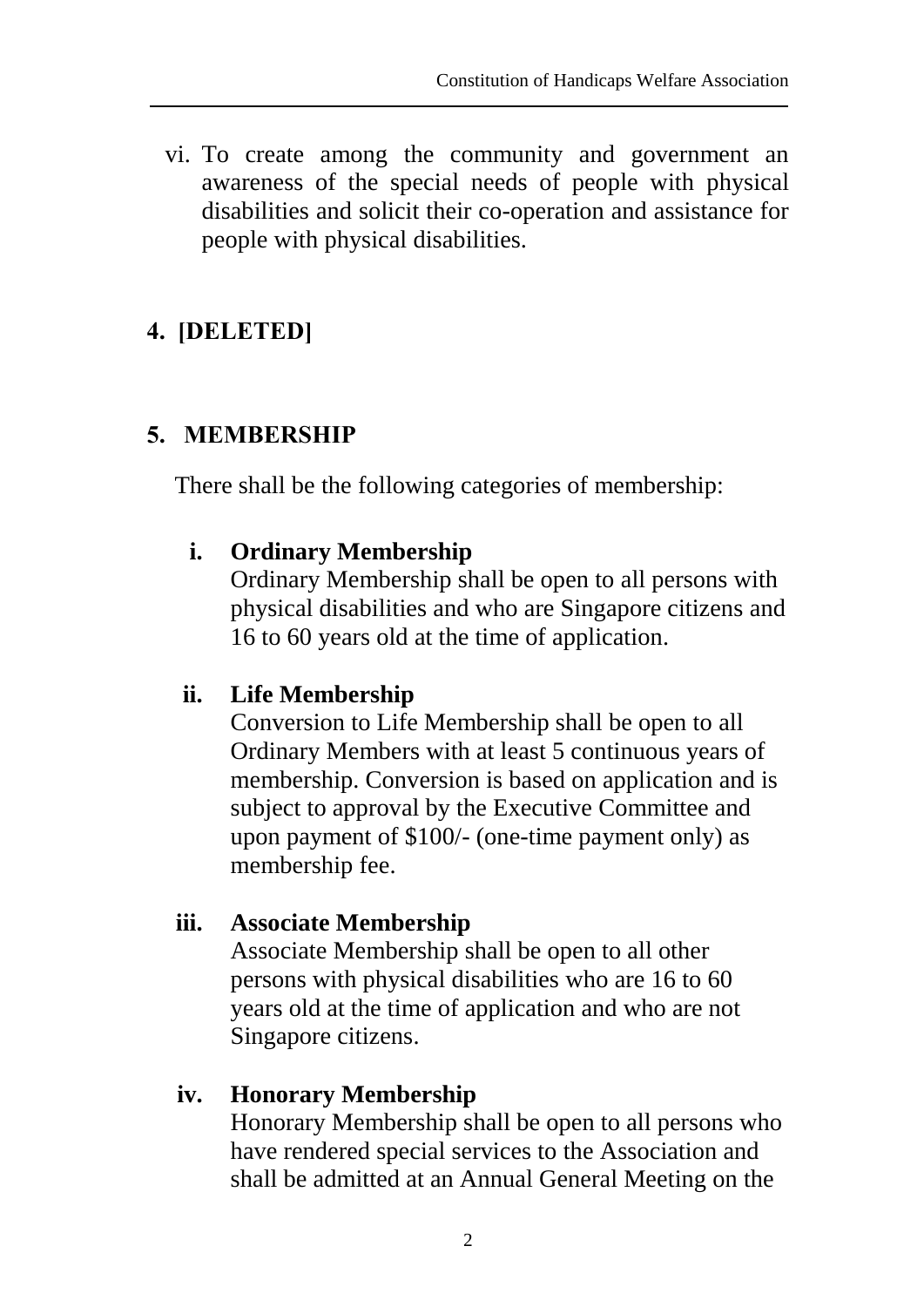recommendation of the Executive Committee, with the approval of members.

### **v. Beneficiary Membership**

Beneficiary Membership shall be open to all persons with physical disabilities and who are Singapore citizens 12 years or older at the time of application. Such members are to receive service and have no other membership rights.

### **vi. Founder Membership**

Founder Membership is restricted to all persons with physical disabilities who have agreed to form this Association and to this Constitution at the date of registration. Names of Founder Members shall be listed in Appendix A attached hereto. Names of Founder Members shall not be deleted from Appendix A. All Founder Members shall, subject to the Constitution, be Life Members.

### **vii. Corporate Membership**

Corporate Membership shall be open to all bodies, firms, businesses or organisations interested in the welfare and general interests of people with physical disabilities.

### **6. ADMISSION AS MEMBERS**

- i. Any person, body, firm, business or organisation who qualifies for membership of the Association shall make an application for membership to the Honorary Secretary in accordance with such procedures as may be laid down by the Executive Committee.
- ii. On an application for membership being approved by the Executive Committee, payment of entrance fee shall constitute admission to membership.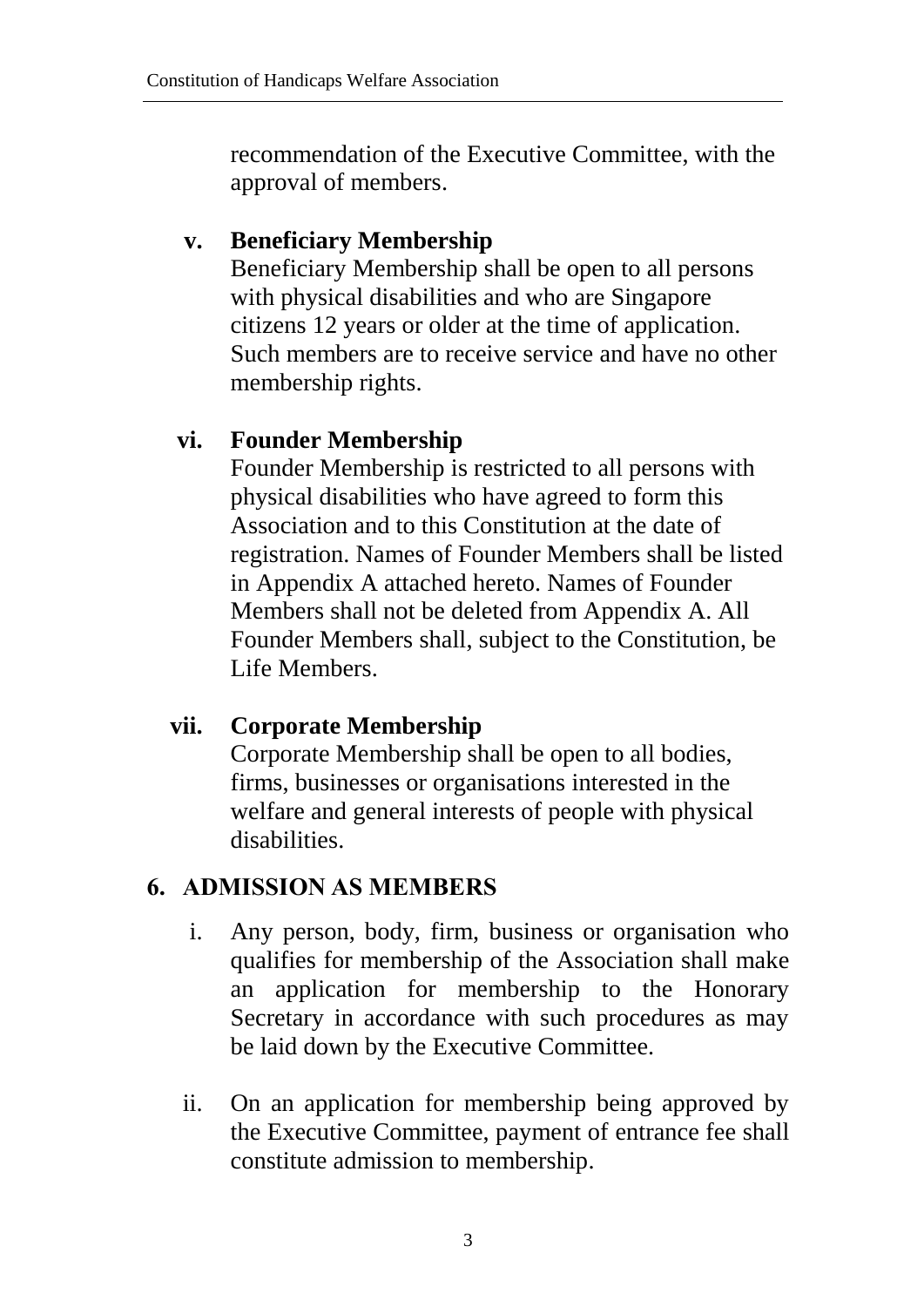### **7. SUBSCRIPTIONS AND OTHER DUES**

#### **i. Entrance Fees**

Entrance fees will be charged as follows:-

- \$5 for Ordinary Members
- \$10 for Associate Members
- \$5 for Beneficiary Members
- \$50 for Corporate Members

Entrance fees are payable within eight weeks of approval of admission of membership. Failure to do so may be deemed to be a withdrawal of application for membership.

### **ii. Subscriptions**

Ordinary Members – annual subscription is \$5. Associate Members – annual subscription is \$10. Beneficiary Members – no annual subscription. Corporate Members – annual subscription is \$120.

### **iii. Payment of Subscriptions**

All annual subscriptions (except the first subscription) shall be due on the first day of January of each year.

#### **iv. Arrears**

When a member falls into arrears of subscriptions or other dues, the Honorary Secretary shall notify the member of the arrears. Rights and privileges of a member in arrears may be suspended by the Executive Committee until such arrears are paid in full. If a member continues to default with payments for more than six months after notification of arrears, such member shall automatically cease to be a member.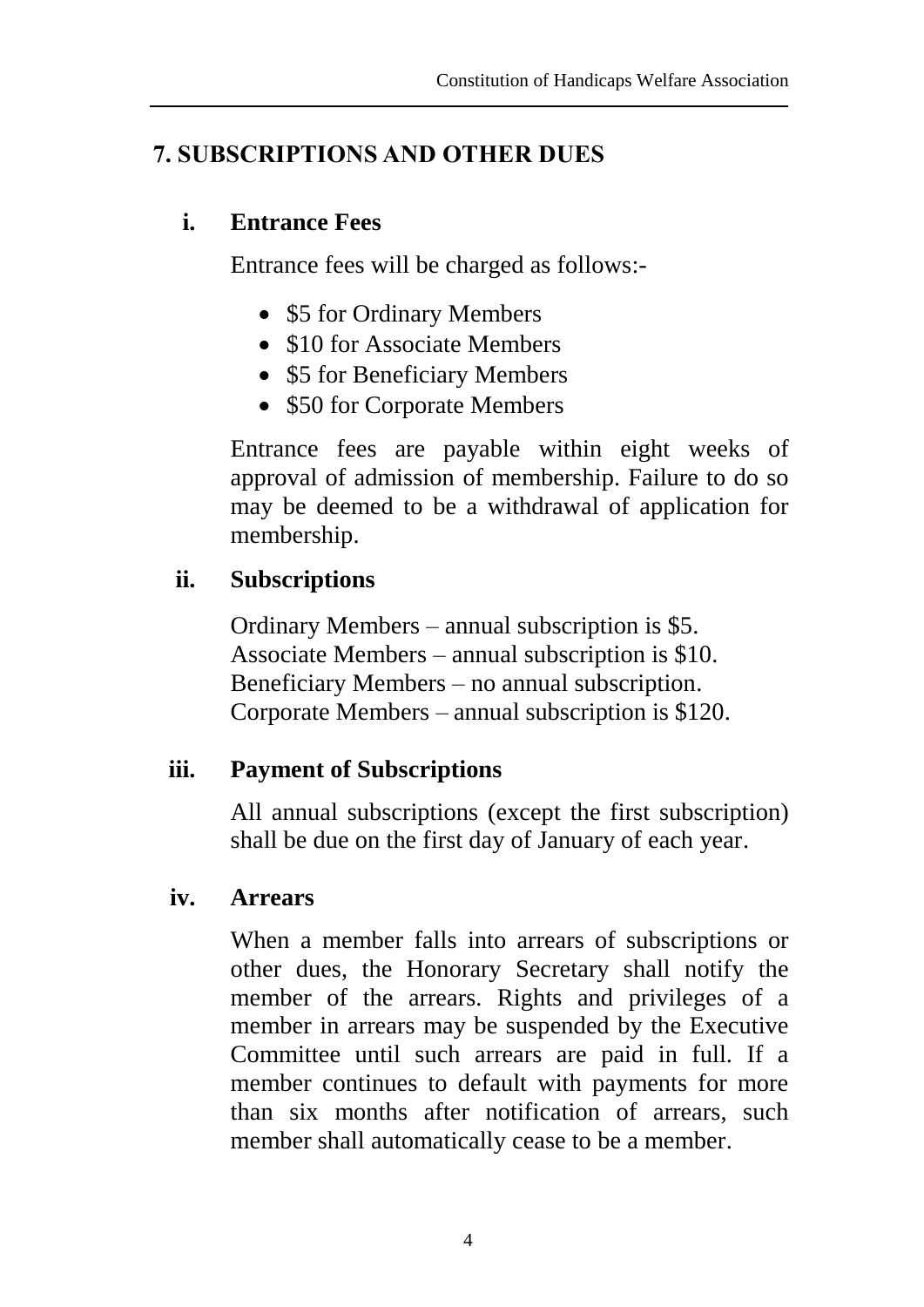#### **v. Reinstatement**

A member who was removed or resigned from membership can submit new application for reinstatement while he/she is 16 to 60 years old. The application will be subject to approval of the Executive Committee.

In the event that the applicant is over 60 years old at the time of submission, the application for reinstatement will not be considered.

### **vi. Other Dues**

Contribution for any specific purpose may be solicited from members with the approval and discretion of the Executive Committee or as sanctioned by members at an Annual General Meeting.

### **vii. Waiver of Subscriptions**

The Committee may at its discretion waive or vary the subscriptions of any member on compassionate grounds for a period no longer than twelve months. Honorary Members and Patrons are exempted from the payment of any fees.

### **8. RIGHTS AND PRIVILEGES OF MEMBERS**

- i. All members of the Association shall be entitled to attend all General Meetings of the Association. All members shall receive all notifications and circulars concerning the affairs of the Association.
- ii. All members who are Life/Ordinary Members shall be entitled to one vote at all General Meetings and to stand for election to the Executive Committee.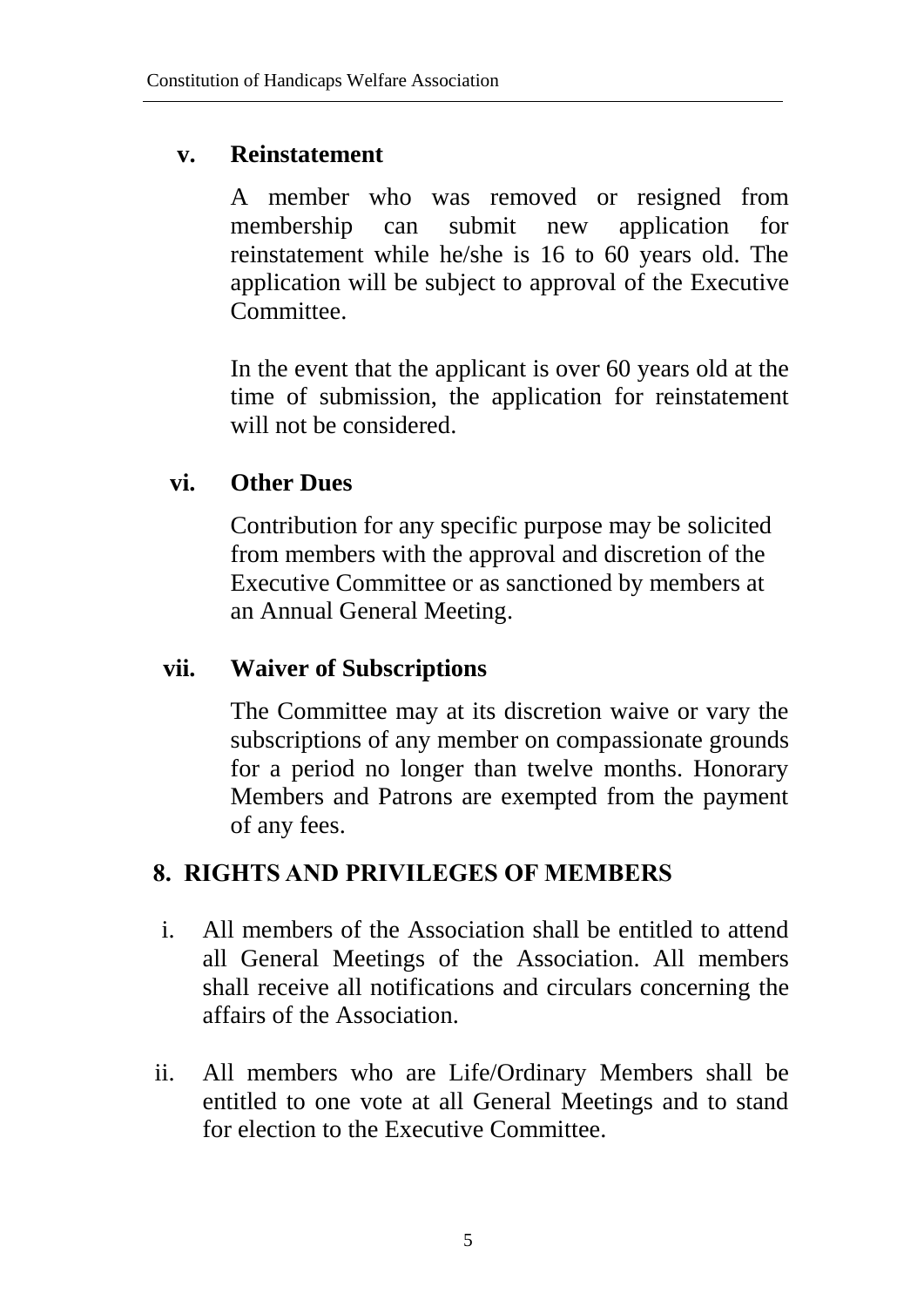iii. All Associate, Honorary and Beneficiary Members shall be entitled to attend all General Meetings normally opened to Life/Ordinary Members. All Corporate Members shall be entitled to send only one representative to attend all meetings normally open to Life/Ordinary Members. Above members shall have no power to vote or stand for election to the Executive Committee.

### **9. CESSATION OF MEMBERSHIP**

Membership of the Association may be discontinued either through the following:

### **i. Resignation**

Notice of resignation shall be given to the Honorary Secretary in writing and the member remains liable for all arrears due to the date of resignation.

### **ii. Non-payment**

Non-payment of subscriptions and other dues as provided for in Rule 7(iv).

### **iii. Disciplinary action**

Disciplinary action as provided for under Rule 13(ix).

### **10. PATRONS**

The Association may invite such persons as it desires to so honour to be Patrons of the Association. Such Patrons shall be appointed by the Executive Committee.

### **11. ADVISORS**

The Association may invite individuals or representatives of corporations to be Advisors of the Association for a specified period to give advice and recommendations on specific or general issues in relation to or affecting the Association.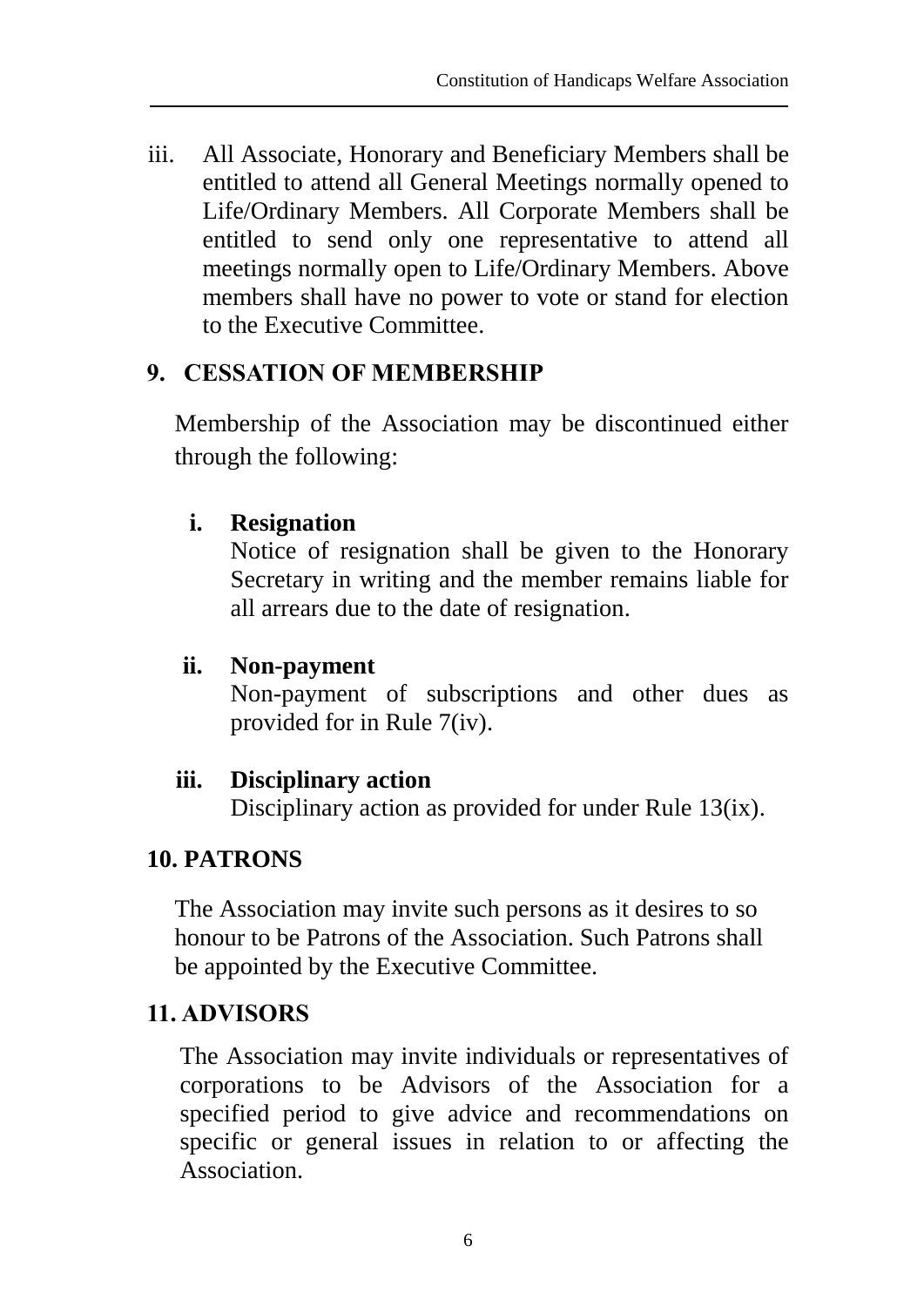### **12. MANAGEMENT**

i. The management of the Association shall be vested in an Executive Committee (hereinafter referred to as the Committee) comprising the following 12 members:

President Vice-President Honorary Secretary Honorary Assistant Secretary Honorary Treasurer Honorary Assistant Treasurer Six Committee Members

- ii. The President of the Association must have, minimally, served in any of the key positions of the Committee for at least four years or two terms within ten years immediately preceding the Annual General Meeting. If no such person is elected during Annual General Meeting of the Association, the elected Committee members have the prerogative to nominate a person as President within the incoming Committee Members.
- iii. The Committee shall be elected at each alternate Annual General Meeting and they shall hold office for a term of two years.
- iv. In addition to the twelve elected members, the Committee may co-opt up to four persons to serve in the Committee. Such members shall have no voting rights and may be physically disabled or able-bodied persons.
- v. Should there be a vacant position in the key position, the position shall be filled by members from the Committee.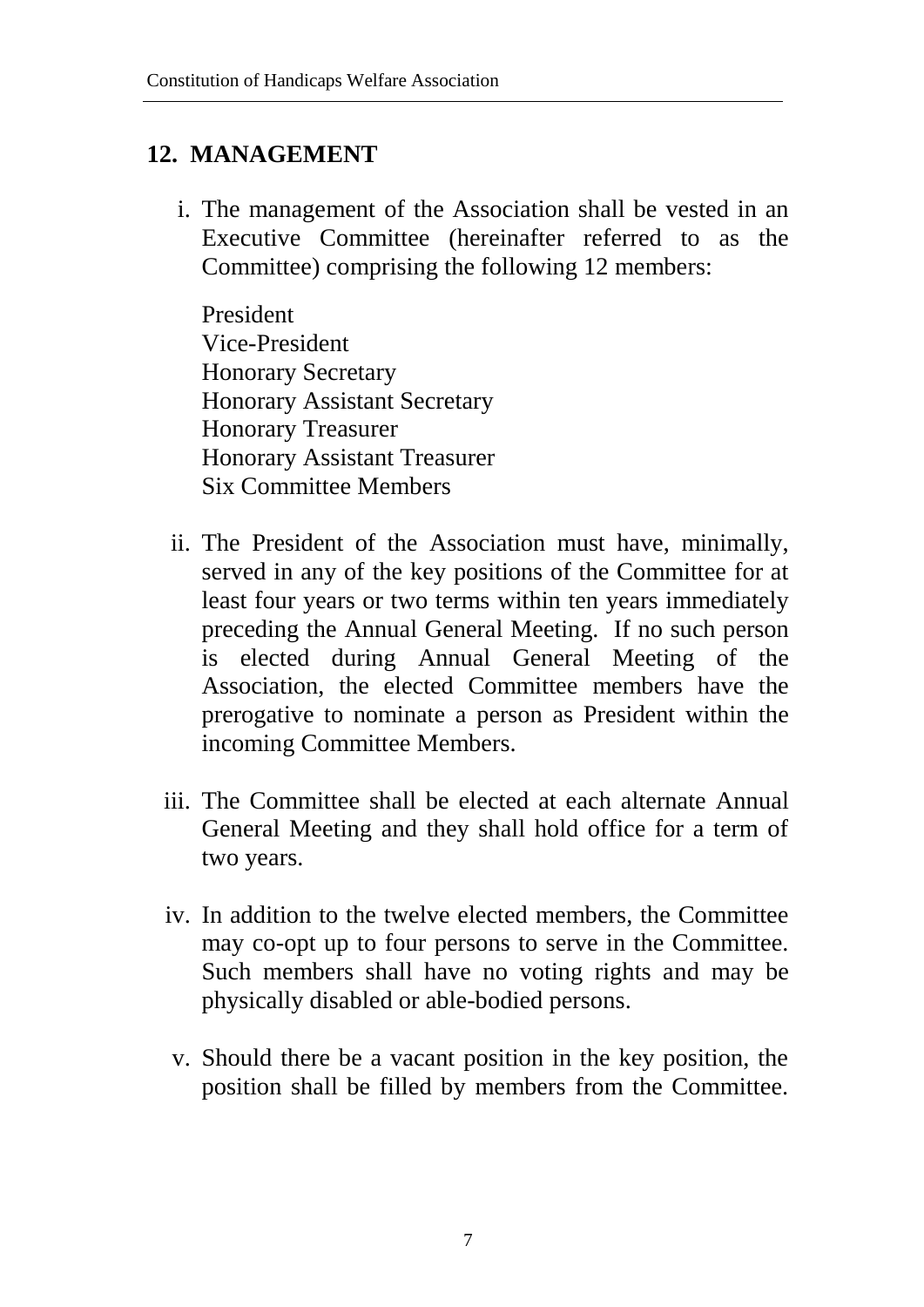vi. Any change in the Committee shall be notified to the Registrar of Societies (ROS) and Commissioner of Charities (COC) within two weeks of such change.

#### **13. POWER AND FUNCTIONS OF THE COMMITTEE**

The Committee shall have the following powers and functions:

- i. To decide on all matters concerning the management and working of the Association.
- ii. To promote and carry out all activities of the Association in accordance with and in furtherance of the objects of the Association.
- iii. To carry on any trade or business, whether by arrangement with other persons or by itself, for the purpose of providing facilities for the training of or employment for its members and provided nothing is done solely for profit or commercial reasons.
- iv. To appoint committees and sub-committees for special purposes as it considers necessary for the proper management and administration or in furtherance of the objects of the Association.
- v. To co-opt or invite the attendance of any person, whether a member or not, to attend any of its meetings but such a person shall have no right to vote.
- vi. To employ such staff as may be necessary for the Association.
- vii. To fill any vacancy arising in the Committee until the next Annual General Meeting including that of Trustees, Auditors, President and Vice-President, by a resolution of the Committee at any Committee Meeting.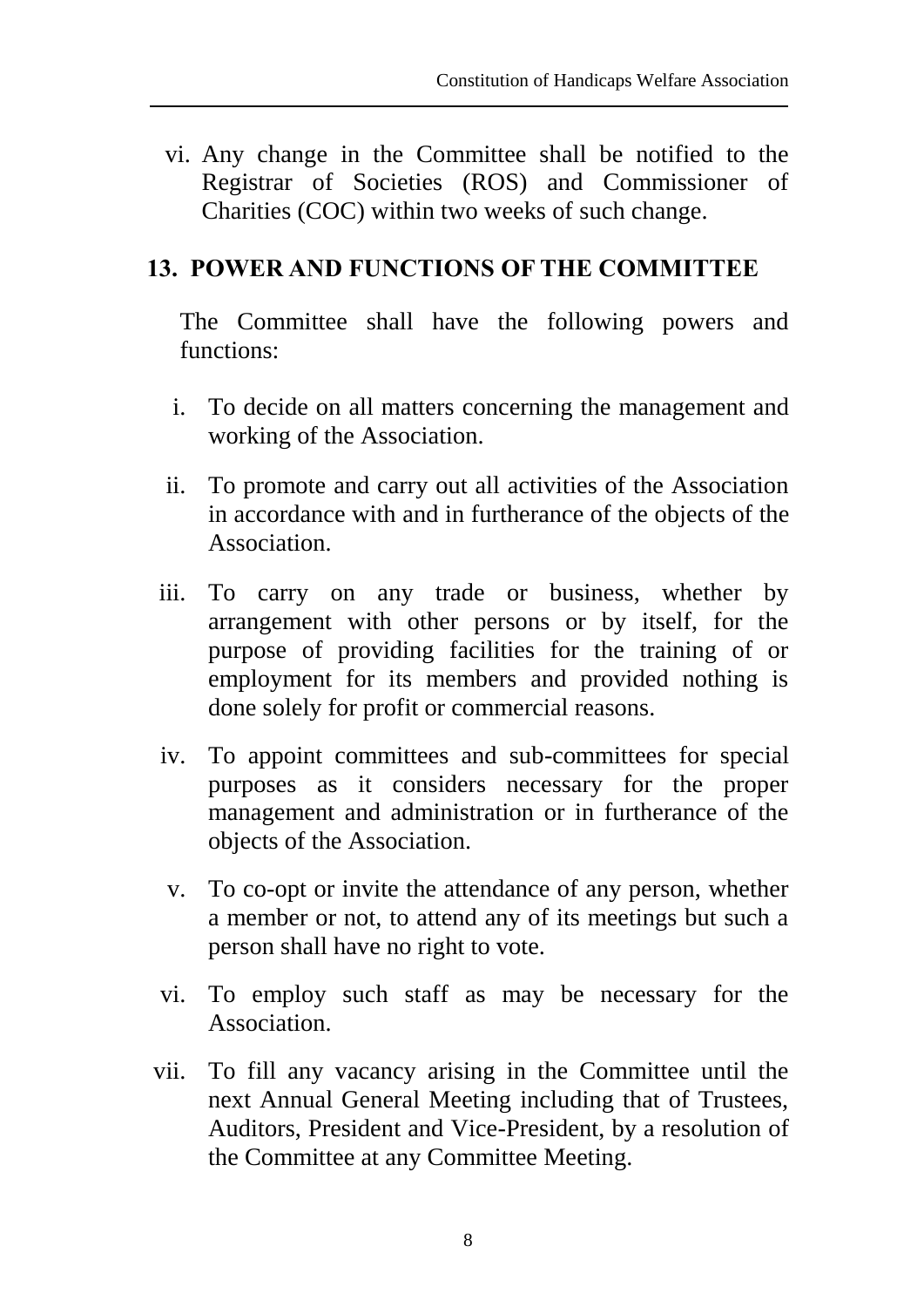- viii. To be the sole authority for the interpretation of the Constitution of the Association, and on matters where the Constitution of the Association is silent, the decision of the Committee shall be final.
	- ix. To impose such disciplinary action as the Committee thinks fit on any member acting in a manner prejudicial or detrimental to the interest of the Association, such action must include an opportunity for the member to be heard. An aggrieved member may appeal to the Annual General Meeting following next after such action has been taken. The decision of the members at the Annual General Meeting shall be final. Such disciplinary action as imposed by the Committee shall include where appropriate the suspension or termination of membership depending on the severity of the incident or action. Suspension of a member from membership in the Association, if imposed, shall be for a term to be decided by the Committee.
		- x. To approve or refuse admission of applicant as a member of the Association.
	- xi. To recommend the appointment of Honorary Members or Patrons.
	- xii. To authorise and approve the expenditure of a sum that is required to run the Association smoothly.

### **14. DUTIES OF OFFICE- BEARERS**

There shall be the following Office- Bearers of the Association who shall carry out the following duties and functions:

### **i. President**

The President shall preside at all General Meetings and Committee meetings of the Association. He and another Committee member shall represent the Association in its dealing with outside persons or bodies.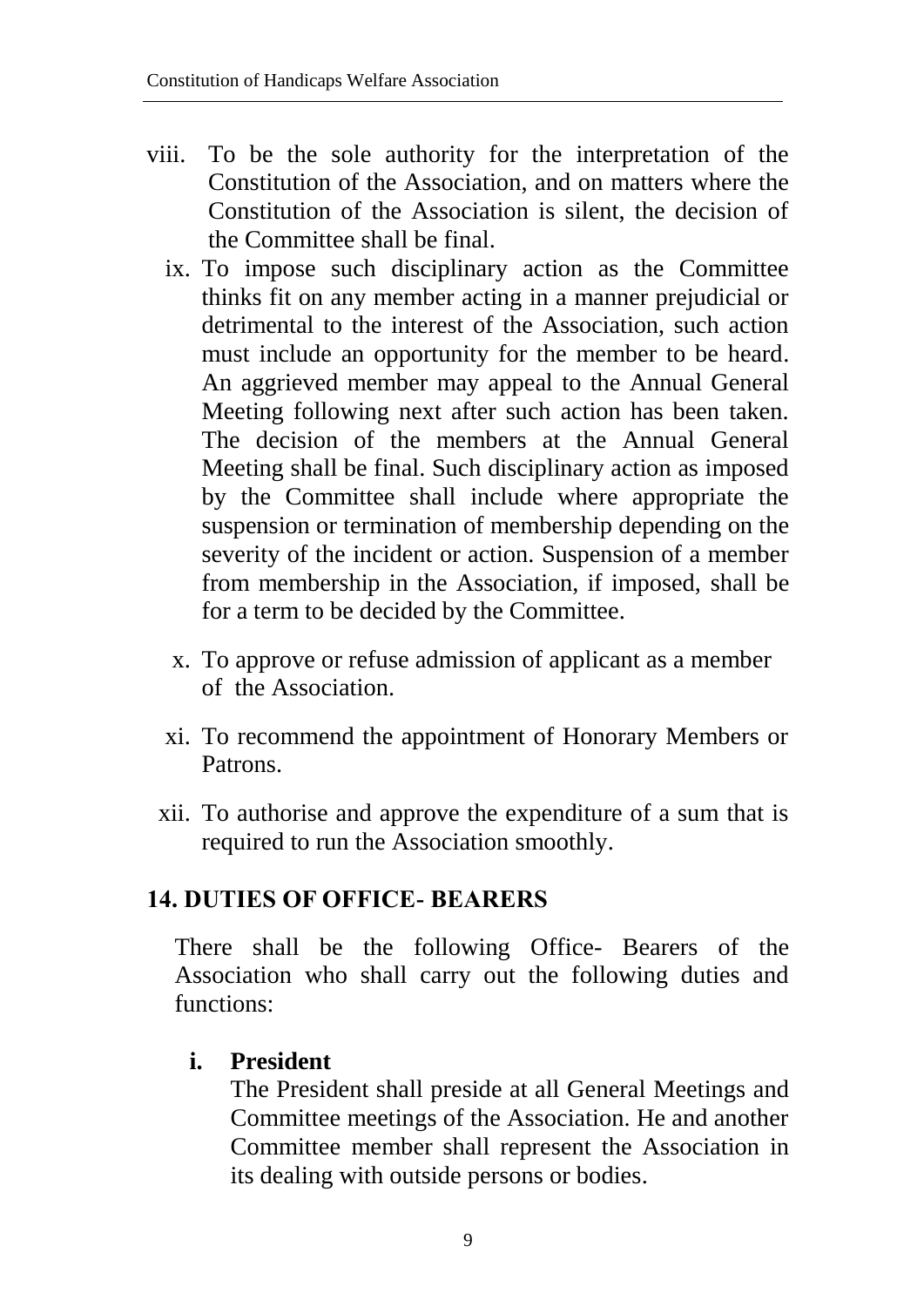#### **ii. Vice- President**

The Vice- President shall assist the President in his duties and deputise for him in his absence.

### **iii. Honorary Secretary**

The Honorary Secretary shall maintain and be responsible for the correctness of a Register of Members. He shall be responsible for keeping all records and minutes of all General Meetings and Committee meetings. He shall be responsible for calling all meetings of the Association as directed by the President or the Committee. He shall carry out all duties entrusted to him by the President or the Committee. He shall prepare an Annual Report of the Association.

#### **iv. Honorary Assistant Secretary**

The Honorary Assistant Secretary shall assist the Honorary Secretary in his duties and deputise for him in his absence.

### **v. Honorary Treasurer**

The Honorary Treasurer shall be responsible for the collection of all monies on behalf of the Association, disbursements and the safeguarding of all funds under the direction of the Committee. He shall keep an accurate record of all transactions and prepare an annual financial statement and present it to the Auditors for audit. All other sums of money shall be deposited in the name of the Association in a bank or financial institution appointed by the Committee. All cheques and withdrawal of monies from any bank or other financial institution shall be signed always by three persons, namely, the President, the Honorary Secretary and the Honorary Treasurer. In the event of the absence of any of them, the Vice-President, the Honorary Assistant Secretary or the Honorary Assistant Treasurer respectively shall act as alternate.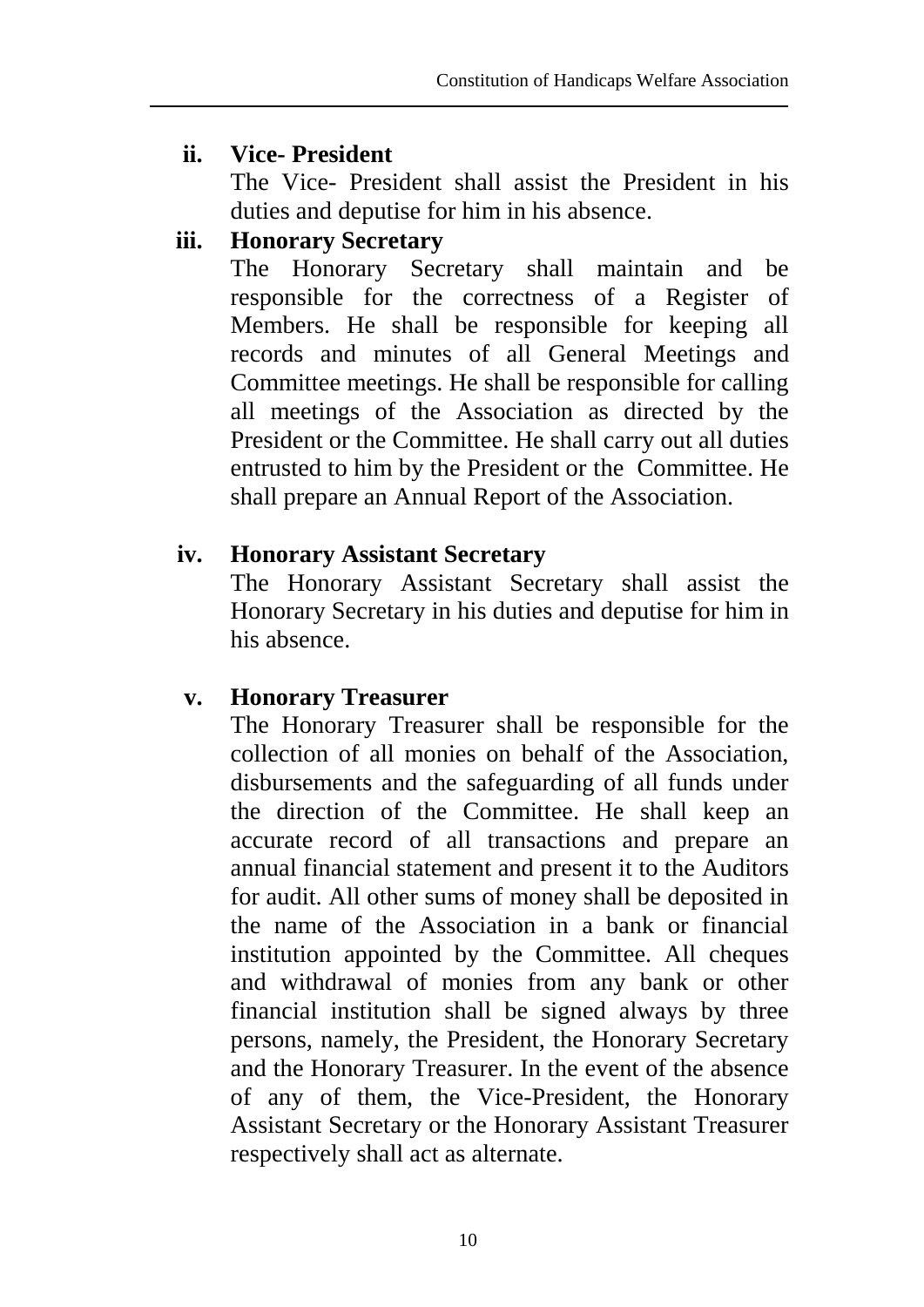#### **vi. Honorary Assistant Treasurer**

The Honorary Assistant Treasurer shall assist the Honorary Treasurer in his duties and deputise for him in his absence.

### **vii. Committee Members**

All Committee Members shall attend all meetings of the Committee and General Meetings, and generally participate and assist in the management, administration, promotion and activities of the Association.

### **viii. Auditors**

A firm of Certified Public Accountants shall be appointed as Auditors at each Annual General Meeting for a term of 1 year and shall be eligible for reappointment.

### **ix. Trustees**

If the Association at any time acquires any immovable property, such property shall be vested in the Trustees of the Association, subject to the declaration of Trust by these Trustees. The Trustees of the Association shall not effect any sale or mortgage of property without the prior approval of the General Meeting. Such Trustees shall be appointed at an Annual General Meeting and their number shall not be more than five or less than two. They shall hold office until the next Annual General Meeting at which they shall automatically retire but shall be eligible for re-election. Any trustee may resign from his office at any time, or his office may be terminated by the Committee in the interest of the Association and such vacancies shall be filled in accordance with Rule 13(vii). Notice of any proposal to remove a trustee from his trusteeship or to appoint a new trustee to fill a vacancy must be given by posting it on the notice board in the Association's premises at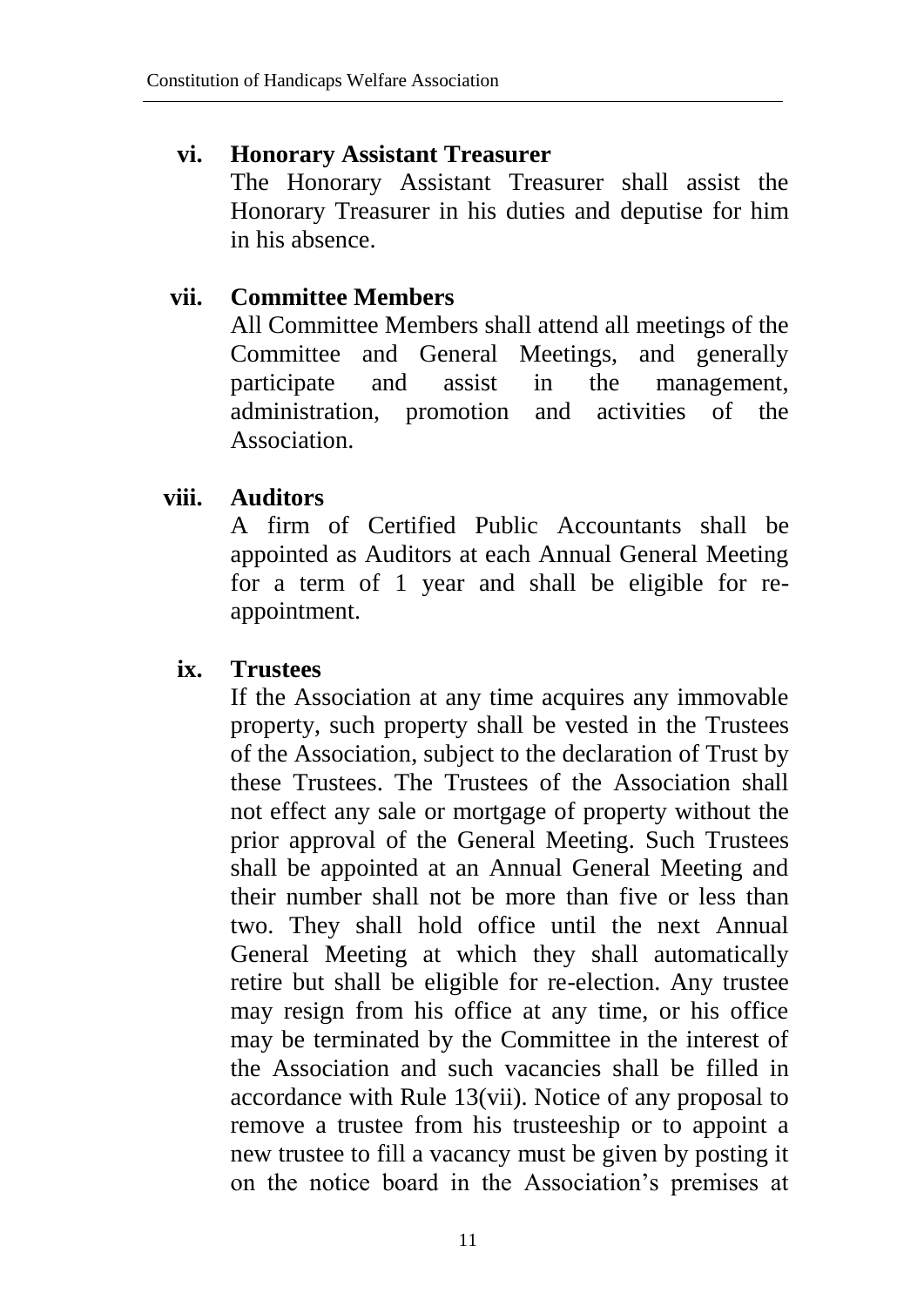least two (2) weeks before the General Meeting at which the proposal is to be discussed. The Commissioner of Charities and the Registrar of Societies must be notified of any removal of a trustee or appointment of a new trustee to fill a vacancy. The address of each immovable property, name of each trustee and any subsequent change must be notified to the Registrar of Societies and the Commissioner of Charities.

## **15. MEETING OF THE COMMITTEE**

- i. The business year of the Association shall be from  $1<sup>st</sup>$ April to 31st March of each calendar year and all reports and financial statements shall be made up to cover this period.
- ii. The Committee shall meet at least eighteen times over the two-year term of office at the office of the Association or at any such place as the Committee may decide from time to time. A meeting should be convened no less than once in two months.
- iii. Any five members of the Committee shall have the right to convene a meeting of the Committee by giving notice in writing to all members of the Committee not less than seven clear days excluding Sundays and Public Holidays before the proposed date of the meeting. The Agenda shall accompany the notice of meeting.
- iv. Notice of all meetings of the Committee with any Agenda attached thereto, shall be sent to each Committee Member at least seven clear days excluding Sundays and Public Holidays before the date of the meeting.
- v. The quorum for a meeting of the Committee shall be not less than one-half of the members of the Committee. Each Committee Member shall be entitled to one vote.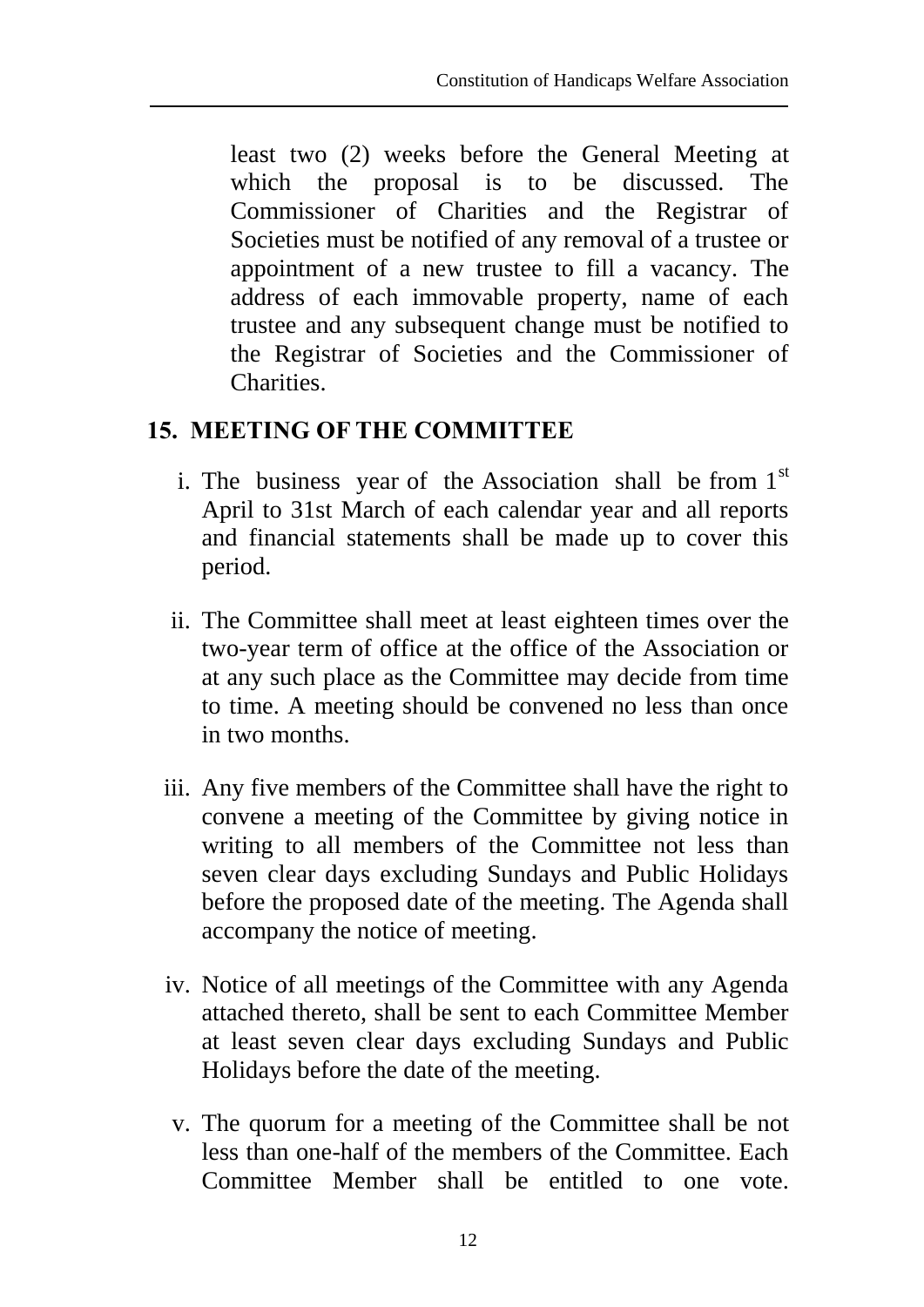Decisions shall be carried out by a simple majority of vote. In the event of there being an equality of votes, the motion shall be lost.

- vi. Any member of the Committee may resign from the Committee by sending in his resignation in writing to the President or the Secretary of the Committee.
- vii. Whenever a member of the Committee has in any way, directly or indirectly, an interest in a transaction or project or other matter to be discussed at a meeting, the member shall disclose the nature of his interest before the discussion on the matter begins.

The member concerned should not participate in the discussion or vote on the matter, and should also offer to withdraw from the meeting and the Committee shall decide if this should be accepted.

viii. Any member of the Committee absenting himself from three meetings of the Committee consecutively without satisfactory explanations shall be deemed to have withdrawn from the committee, and a successor may be co-opted by the Committee in accordance with Rule 13(vii).

### **16. ANNUAL GENERAL MEETINGS**

- i. The Annual General Meeting of the Association shall be held within six months after the end of the business year on 31st March. The business to be transacted at the Annual General Meeting shall include the following:
	- (a) To receive and if approved to adopt the Annual Report and Financial Statement for the preceding year.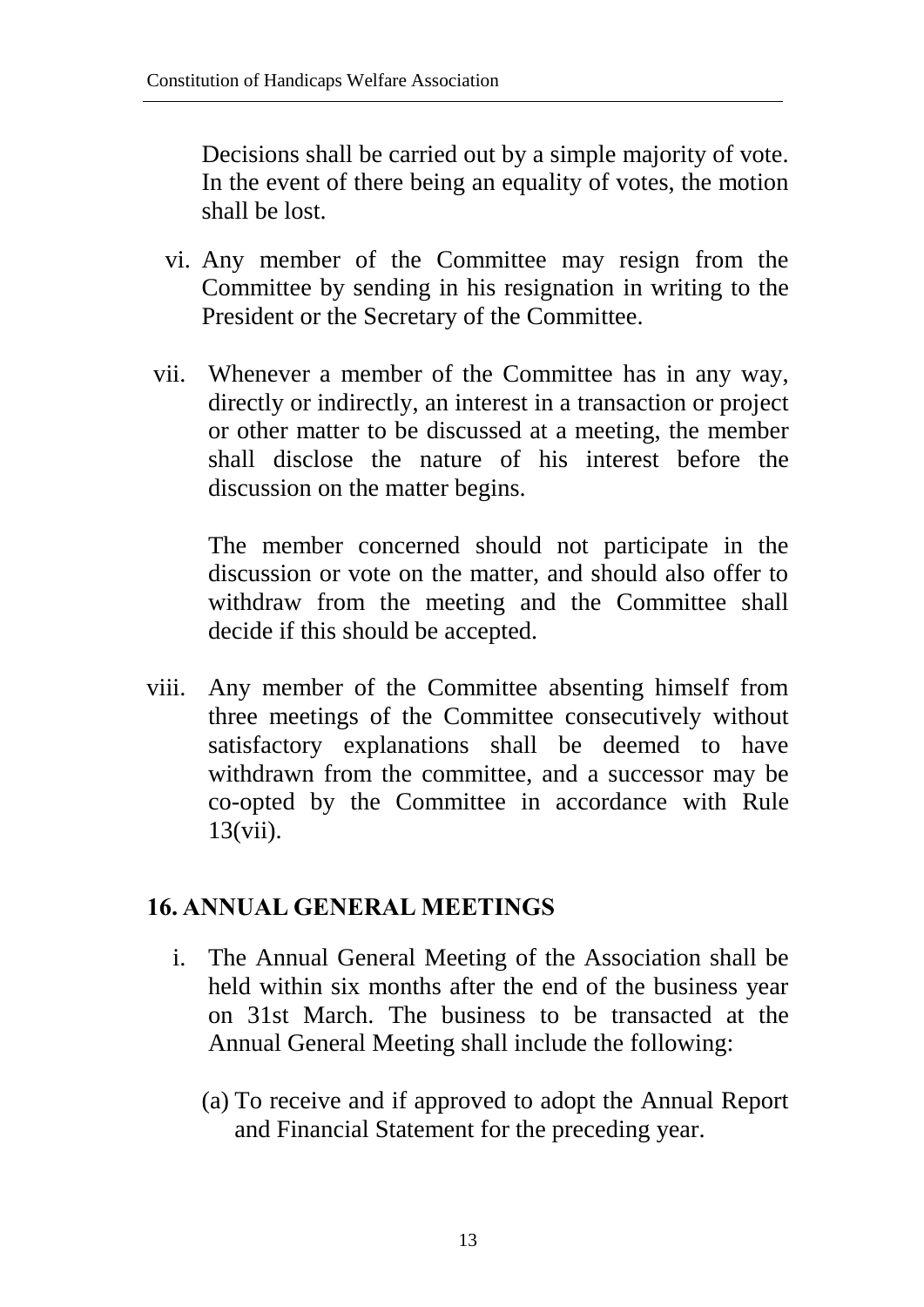- (b) To elect the Committee (including the 6 key positions in the Committee) where applicable.
- (c) To consider the recommendations of the outgoing Committee on Honorary Members or Patrons.
- (d) To appoint Auditors and Trustees.
- (e) To transact any other business.

Matters to be raised under this item of the agenda require twenty-one days' notice in writing to the Honorary Secretary before the date fixed for the Annual General Meeting. All matters must be duly proposed and seconded in writing.

- ii. The Annual General Meeting shall be held at place, time and date to be determined by the Committee and notified by the Secretary in writing to members not less than one calendar month before the date fixed for the Annual General Meeting. Not less than fourteen days before the date fixed for the Annual General Meeting, the Secretary shall notify all members in writing of the business to be transacted at the meeting.
- iii. Nominations for election to the Committee must be received at least seven working days before the date of the Annual General Meeting. Each Life/Ordinary Member to be nominated for election must be proposed and seconded by another Life/Ordinary Member and the nominee must give his consent in writing at the time of nomination to serve on the Committee, if elected. All such members must have their subscriptions fully paid up.
- iv. No member may stand for election unless he has been a Life/Ordinary Member of the Association for at least one calendar year. A Life/Ordinary Member standing for election to the Committee shall be physically present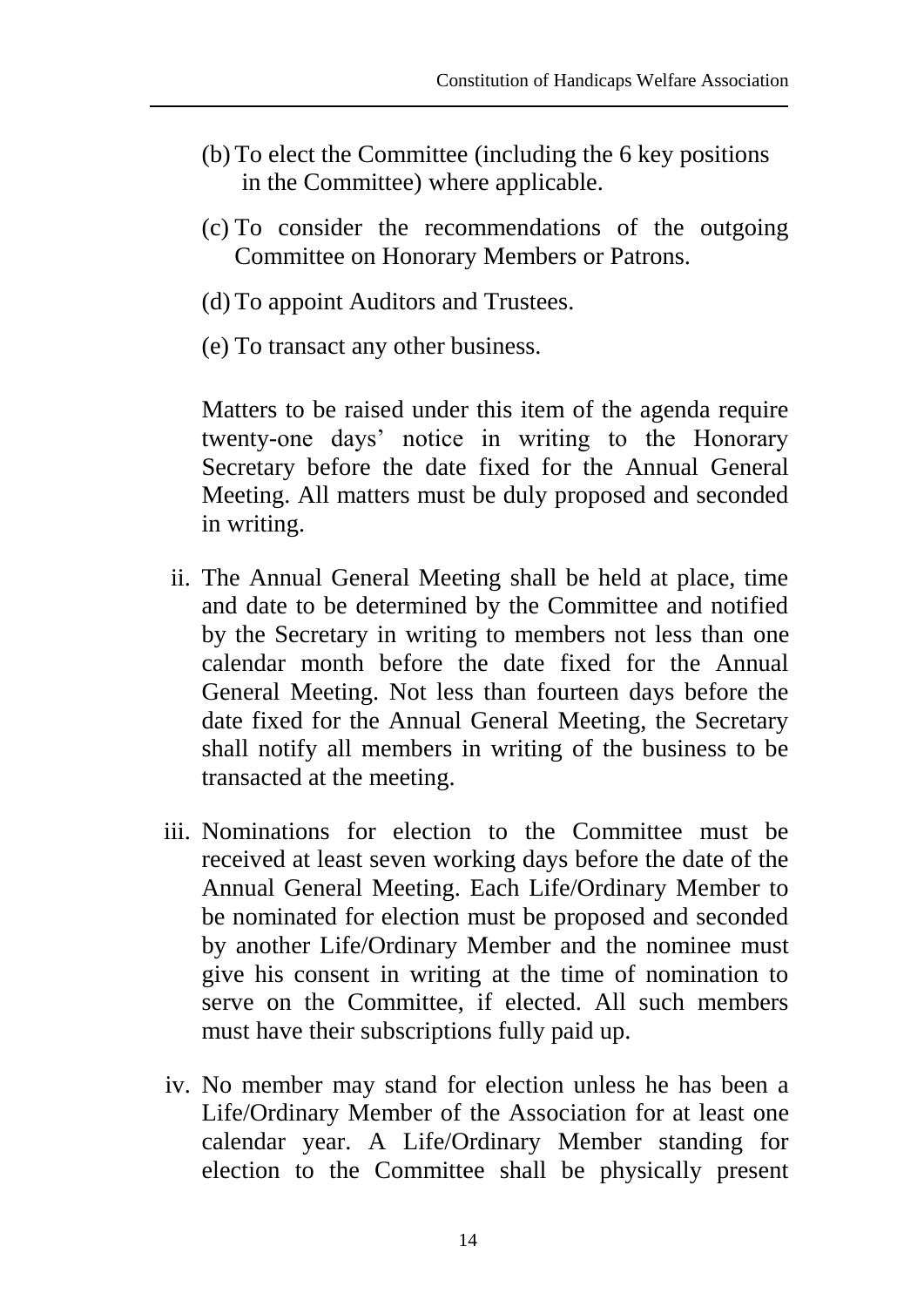during the election, unless his absence can be justified on medical grounds with appropriate documentary evidence, failing which his election would be deemed invalid. Such evidence may be submitted, in the event of an emergency situation, subsequent to the election. An absence from the election, on account of the bereavement of the next-of-kin, shall not nullify a member's election to the Committee.

- v. The quorum at any Annual General Meeting shall be oneeighth of the Life/Ordinary Members or 100 Life/Ordinary Members, whichever is the lower. If a quorum is not available, the meeting shall be adjourned for thirty minutes after which the business of the meeting shall be carried out irrespective of a quorum. But they shall have no power to amend the Constitution.
- vi. The key position of Honorary Treasurer, including Honorary Assistant Treasurer, cannot be held by any one person for more than two terms as specified in the Code of Governance. Honorary Treasurer must relinquish all treasurer responsibilities at the end of the terms. Honorary Assistant Treasurer (after the end of his/her terms in office) may stand to be elected for the position of Honorary Treasurer.
- vii. Any member who falls under any one or more of the following categories shall not be eligible to stand for election to the Committee:
	- (a) Being certified or otherwise adjudged to be of unsound mind or insane.
	- (b)Being convicted of a criminal offence.
	- (c) Being adjudged a bankrupt.

In the event that the disqualification of such a member comes to light after being elected to the Committee, then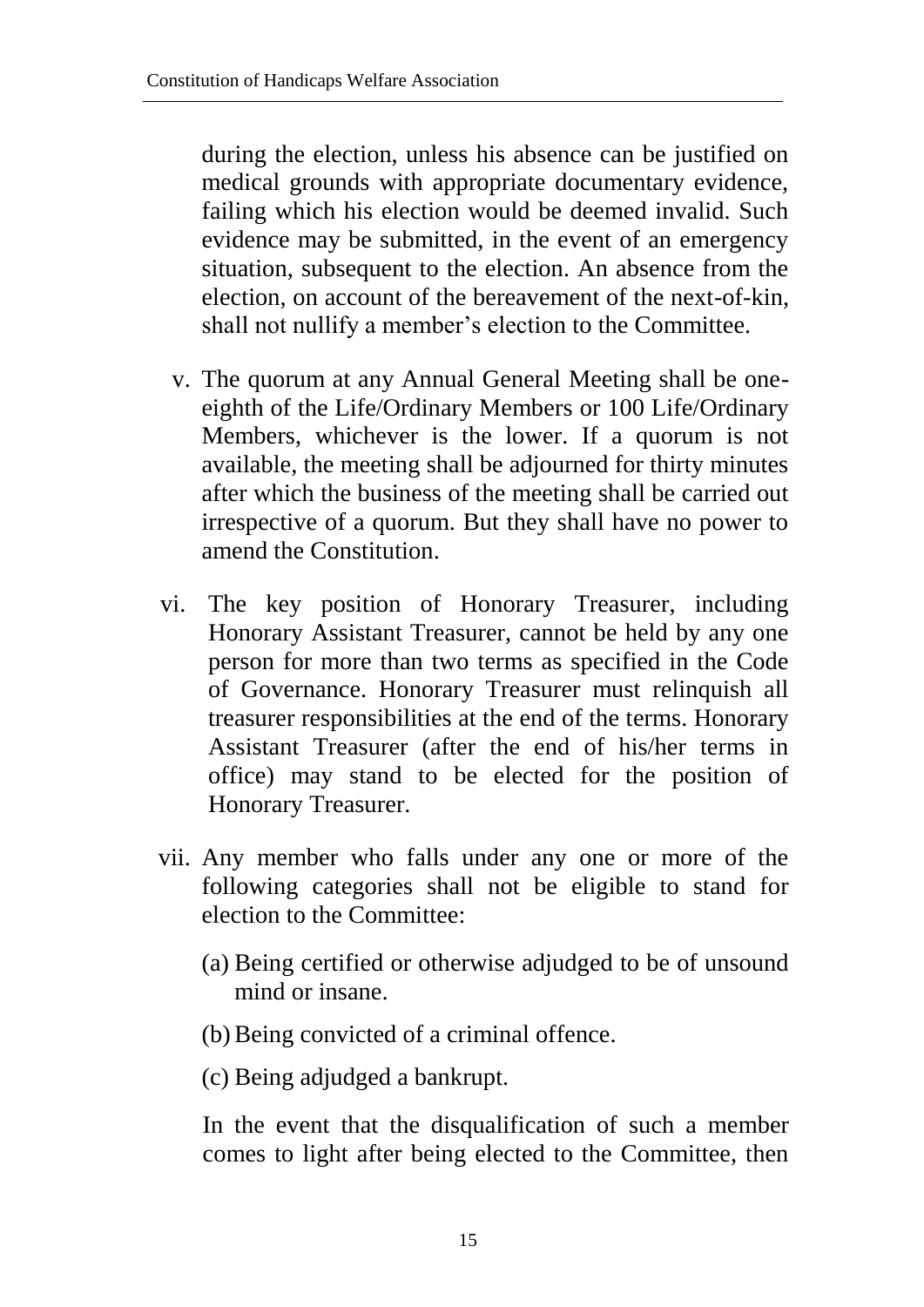he/she shall immediately be disqualified from continuing to hold such office.

- viii. Any member who (or who has an immediate family member who) is an employee/staff (either full-time, parttime or freelance) or has business dealings, transactions or vested interest with the Association shall not hold any office or to be elected or appointed as a member of the Committee.
	- ix. Any member who was an employee (either full-time, parttime or freelance) who had resigned from the Association within 5 years immediately preceding the Annual General Meeting shall not hold any office or be elected or appointed as a member of the Committee.
		- x. Any member who was a former employee (either fulltime, part-time or freelance) who faced disciplinary action or had adverse record from the Association shall not hold any office or be elected or appointed as a member of the Committee.

### **17. EXTRAORDINARY GENERAL MEETING**

- i. The Committee may convene an Extraordinary General Meeting of members at its discretion. The Secretary must also convene a meeting of the Committee within seven days if required to do so in writing by eight members of the Committee to discuss the convening of an Extraordinary General Meeting.
- ii. An Extraordinary General Meeting shall also be convened by the Secretary on the signed requisition of one-quarter of the total Life/Ordinary Membership of the Association, stating the purpose of the meeting. Such meeting shall be held within fourteen days of receiving such requisition. An Extraordinary General Meeting for the purpose of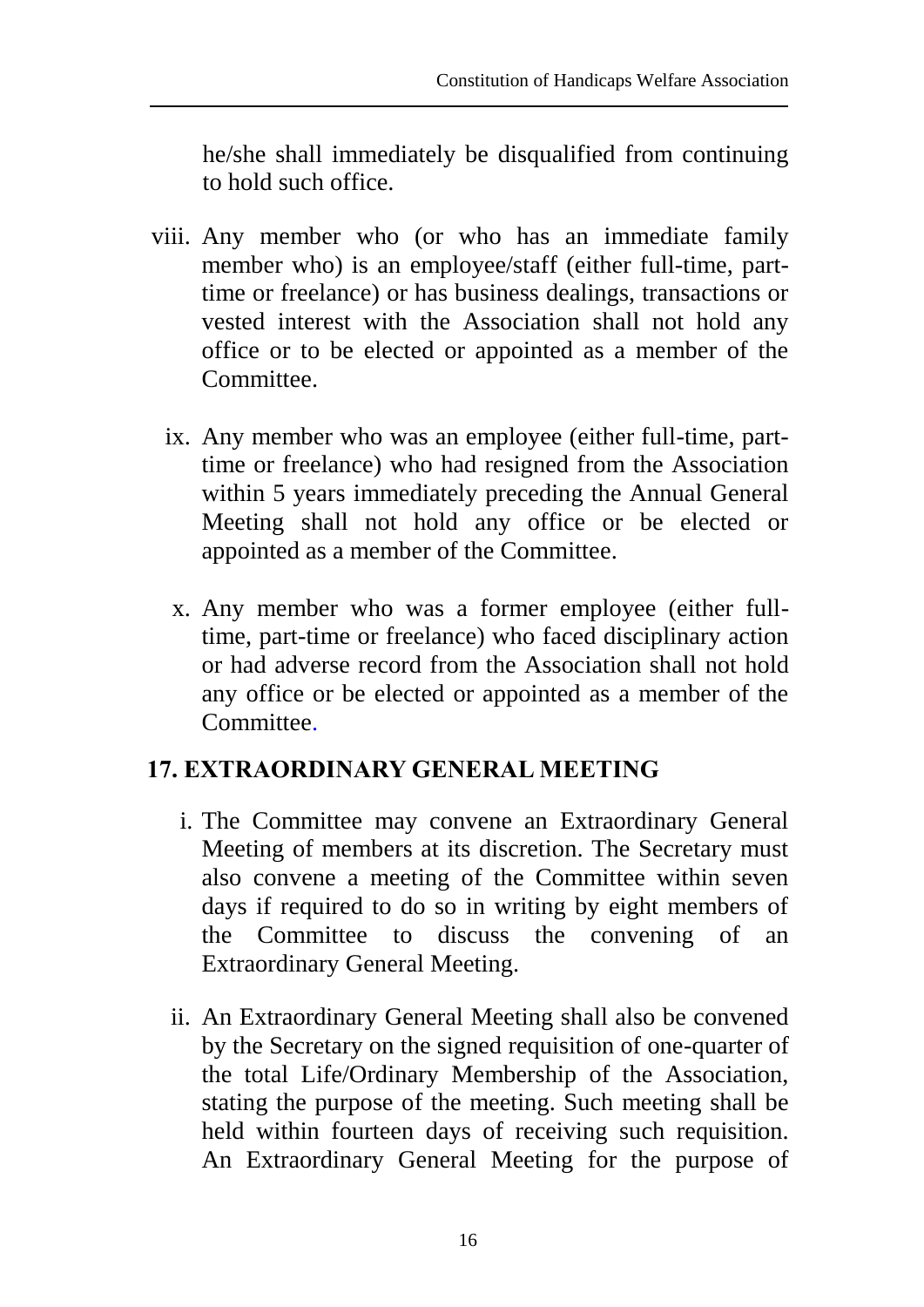amending the Constitution shall be held within twenty-one days of receiving such requisition.

- iii. Notice of Extraordinary General Meeting, together with the business to be discussed and decided at such meeting, shall be given to all members in writing within seven clear days excluding Sundays and Public Holidays before the date fixed for the meeting. If the purpose of the meeting is to consider an amendment to the Constitution, fourteen clear days' notice excluding Sundays and Public Holidays is to be given.
- iv. No business other than that which has been duly notified shall be transacted at an Extraordinary General Meeting.
- v. The quorum at any Annual General Meeting shall be oneeighth of the Life/Ordinary Members or 100 Life/Ordinary Members, whichever is the lower. For an Extraordinary General Meeting convened by the Committee, in the event of lack of quorum, the meeting shall be adjourned for thirty minutes, after which the business of the meeting shall be carried out by the members present. But they shall have no power to amend the Constitution. For an Extraordinary General Meeting called on the requisition of members, in the event of lack of a quorum, the meeting shall be dissolved.

### **18. PROHIBITIONS**

- i. Gambling of any kind is strictly prohibited.
- ii. The funds of the Association shall not be used to pay personal fines of members who have been convicted in Court, unless the offence committed is a collective responsibility of the Association.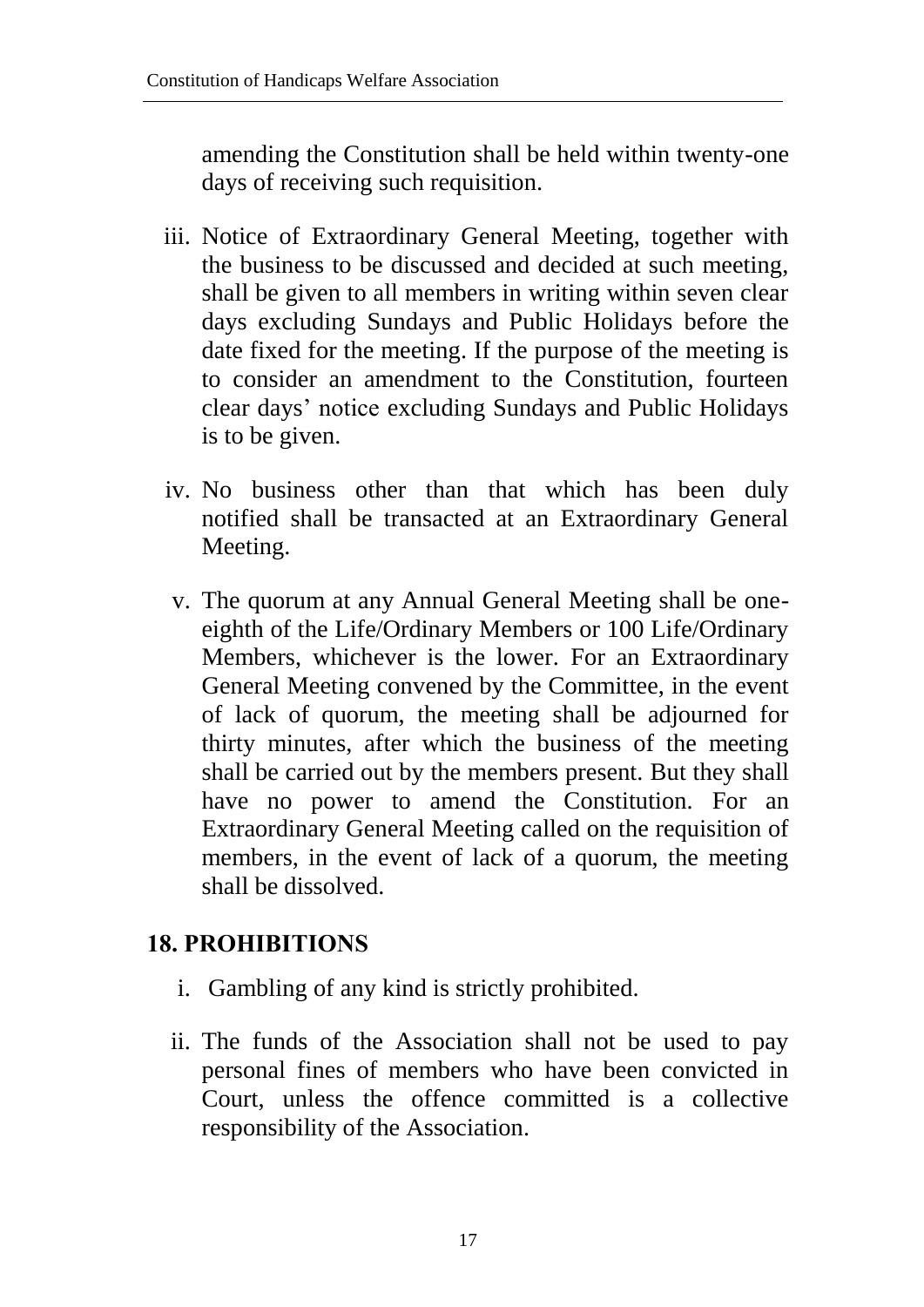- iii. The Association shall not indulge in any political activity or allow its funds and/or premises to be used for political purposes.
- iv. The Association shall not attempt to restrict or in any other manner interfere with trade or prices or engage in any Trade Union activity as defined in the Trade Union Act.
	- v. The Association shall not hold any lottery, whether confined to its members or not, in the name of the Association or its Office Bearers, Committee or members.

### **19. CESSATION OF CHARITY STATUS**

In the event the Association ceases to be a registered charity under the Charities Act, all debts and liabilities legally incurred on behalf of the Association shall be fully discharged, and the remaining funds, shall be donated to an institution or institutions of a public character with similar objectives which is/are registered under the Charities Act as the members of the Association may determine at a General Meeting.

### **20. DISSOLUTION**

The Association shall not be dissolved except with the consent of not less than three-fifth of the Life/Ordinary Members of the Association for the time being resident in Singapore expressed, in person or by proxy at a General Meeting convened for such purposes or by postal or evoting. Postal and e-voting shall constitute part of the quorum. Funds and property after dissolution will be distributed to a single institution or institutions of a public character with similar objectives which is/are registered under the Charities Act and approved by not less than threefifth of the Life/Ordinary Member of the Association present in person or by proxy at the General Meeting convened for such purpose or by postal or e-voting. Notice of dissolution